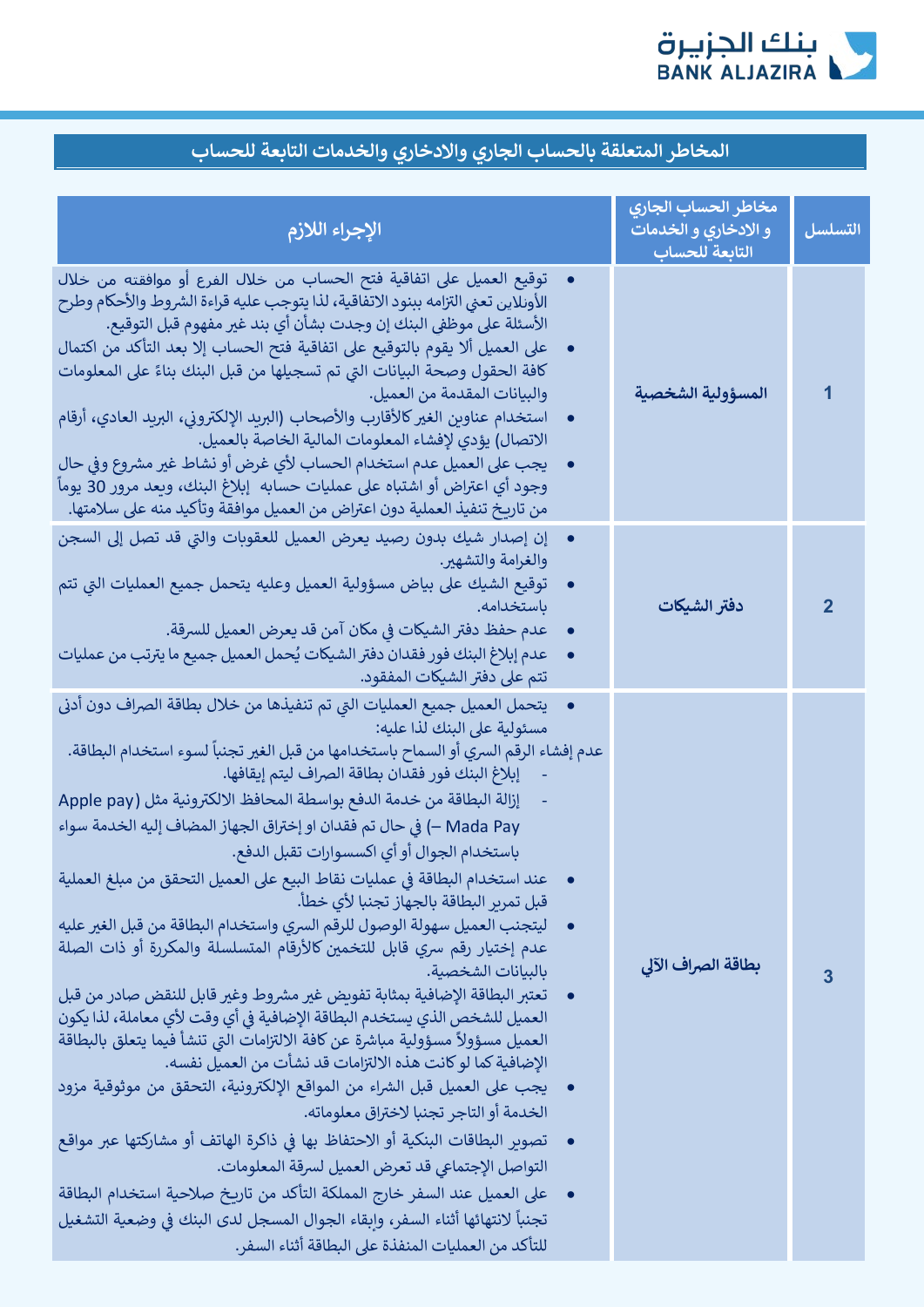

| عدم المحافظة على سرية بيانات الدخول إلى قنوات الخدمات الإلكترونية قد تعرض<br>العميل لسرقة المعلومات.<br>يتحمل العميل مسؤولية جميع ما يترتب من عمليات تتم على الحساب من خلال<br>القنوات الإلكترونية وعليه يجب تسجيل الخروج بعد الانتهاء من إستخدامها.<br>استخدام أجهزة الكمبيوتر وشبكات الإنترنت العامة للقيام بالعمليات المالية قد<br>تعرض العميل لسرقة معلوماته.                                                                                                                                                                                                                                                                                                       | المصرفية الإلكترونية                            | $\overline{\mathbf{4}}$ |
|-------------------------------------------------------------------------------------------------------------------------------------------------------------------------------------------------------------------------------------------------------------------------------------------------------------------------------------------------------------------------------------------------------------------------------------------------------------------------------------------------------------------------------------------------------------------------------------------------------------------------------------------------------------------------|-------------------------------------------------|-------------------------|
| عدم تجاهل العميل للرسائل والمكالمات من الأرقام المشبوهة والتى تدعى أنها من<br>البنك، ستجعل من العميل ضحية لعمليات الاحتيال.<br>التعامل مع الأفراد أو الجهات الغير مرخصة لغرض سداد مستحقات مالية على<br>الحساب قد يعرض العميل لعملية احتيال أو مشاركة في عملية غير نظامية.<br>تنفيذ أي عملية (سداد – إيداع – تحويل) عن الغير قد تجعل من العميل ضحية<br>للعمليات الغير نظامية وتعرضه للمسائلة القانونية.<br>قد يتعرض العميل للمسائله القانونية والعقوبات في حال تمت عمليات إيداع أو<br>تحويل مبالغ مجهولة المصدر على حسابه ولم يقم بالإبلاغ عنها.<br>يجب على العميل عدم التحويل إلى الجمعيات الخيرية الغير معتمدة والغير مرخصة<br>لكي لا يكون ضحية لعمليات تمويل الإرهاب. | الإحتيال و العمليات الغير<br>نظامية             | 5                       |
| على العميل تفادي الحالات التي يحق للبنك من خلالها إقفال حساب العميل منها:<br>عدم إستخدام الحساب خلال 90 يوم من تاريخ فتح الحساب دون إيداع.<br>استخدام الحساب بغير الشروط المتفق عليها باتفاقية فتح الحساب أو<br>استخدامه لغير الغرض منه.<br>في حال فتح الحساب وقام العميل بالإيداع ثم السحب منه وأصبح رصيده صفر<br>واستمر دون رصيد أو استخدام لمدة 4 سنوات عندها سيقوم البنك بعد<br>التحقق من عدم وجود أي ارتباطات أو التزامات على الحساب بقفل الحساب .                                                                                                                                                                                                                 | إقفال الحساب                                    | 6                       |
| تقع على العميل مسؤولية سوء استعمال صناديق الأمانات ومحتواها حيث أنها<br>مخصصة للوثائق والمستندات والحلى والمجوهرات وجميع الأدوات المصنوعة من<br>ذهب وفضة فقط.<br>يجب على العميل المحافظة على مفتاح صندوق الأمانات و في حال سوء استعمال<br>أو فقدان المفتاح يتحمل العميل ثمن مفتاح جديد ونفقات فتح الصندوق إذا لزم                                                                                                                                                                                                                                                                                                                                                       | صناديق الامانات                                 | $\overline{7}$          |
| على العميل التأكد من كفاية الرصيد في تاريخ استحقاق التعليمات المستديمة، ومن<br>رقم حساب المستفيد، ومدة وتاريخ التعليمات المستديمة تفاديا لأي تأخير أو خطأ<br>يعيق التزام العميل لأي طرف.                                                                                                                                                                                                                                                                                                                                                                                                                                                                                | التعليمات المستديمة                             | 8                       |
| سيكون للوكيل حرية التصرف الكاملة والمطلقة لكافة المعاملات التي تتم على<br>حساب الموكل (صاحب الحساب)، لذا يتوجب على العميل قراءة ما تنص عليه<br>الوكالة بدقة والحذر مما تحتويه من بنود ونصوص ليكون على اطلاع بمدى صلاحية<br>استخدام حسابه من قبل الوكيل.<br>إلغاء الوكالة الرسمية في حال عدم الحاجة لها حيث أنه لا يتم إلغائها إلا  بطلب من<br>أحد أطراف الوكالة (الموكل والوكيل) ، وفي حال وفاة صاحب الحساب وعدم إبلاغ<br>البنك رسميا بوفاته ستبقى الصلاحيات الممنوحة بموجب الوكالة سارية المفعول<br>المكهل دون أن يكون على البنائ أي مسؤولية                                                                                                                           | الوكالة الرسمية - العامة /<br>المفوضين بالتوقيع | 9                       |

للحصول على مزيد من المعلومات والإستشارات بخصوص مخاطر الحساب الجاري و الادخاري و الخدمات التابعة للحساب نرجو عدم التردد بطلب التواصل مع المستشار الائتماني ببنك الجزيرة عبر الهاتف المصرفي **8002449999** أو عن طريق البريد الالكتروني CreditAdvisor@BAJ.Com.SA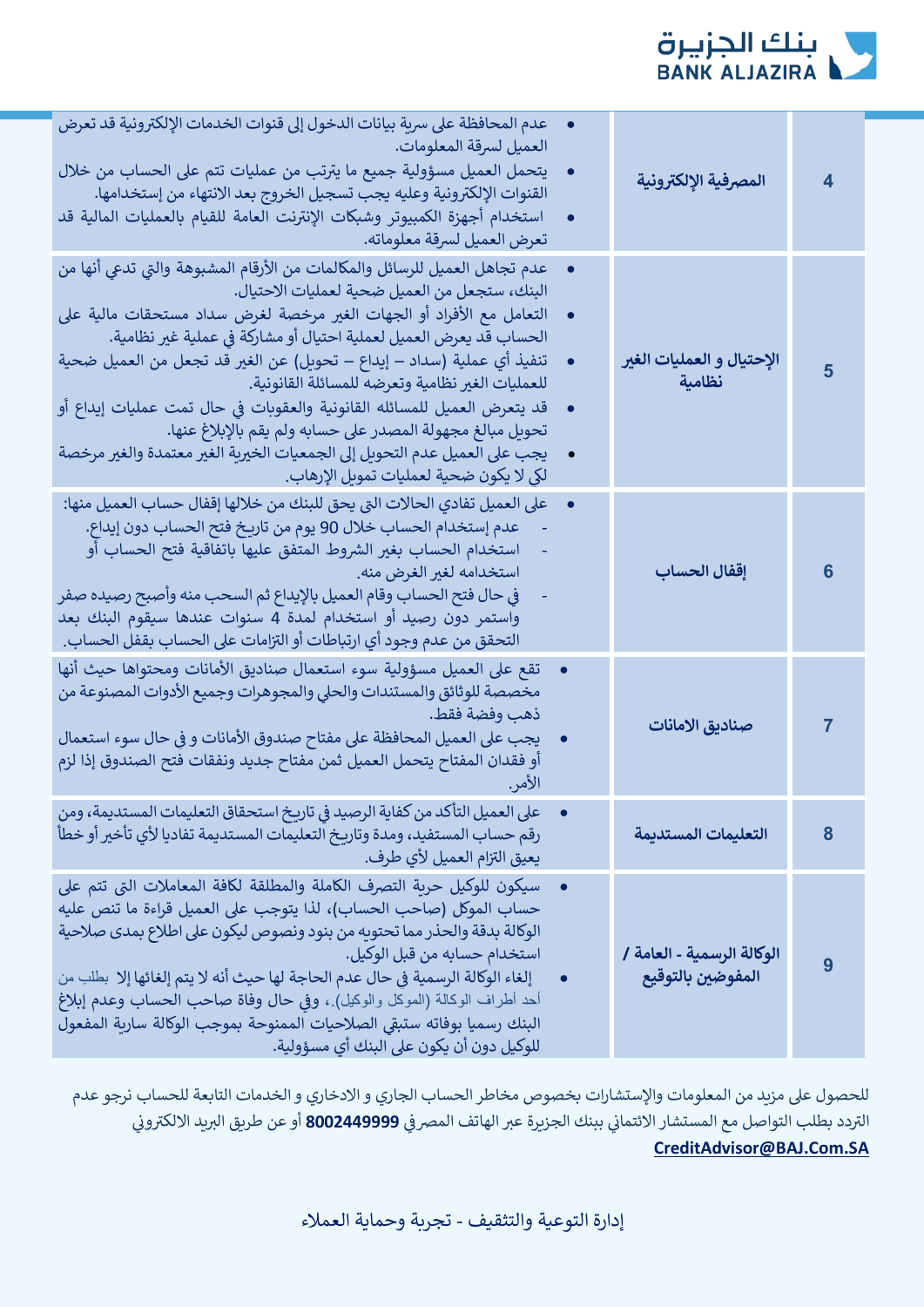

## **Risks related to the current and savings account and the services associated with the account**

| Sr.            | Current<br><b>Account Risks</b> | <b>Required action</b>                                                                                                                                                                                                                                                                                                                                                                                                                                                                                                                                                                                                                                                                                                                                                                                                                                                                                                                                                                                                          |
|----------------|---------------------------------|---------------------------------------------------------------------------------------------------------------------------------------------------------------------------------------------------------------------------------------------------------------------------------------------------------------------------------------------------------------------------------------------------------------------------------------------------------------------------------------------------------------------------------------------------------------------------------------------------------------------------------------------------------------------------------------------------------------------------------------------------------------------------------------------------------------------------------------------------------------------------------------------------------------------------------------------------------------------------------------------------------------------------------|
| $\mathbf{1}$   | personal<br>responsibility      | • The bank has the right to close the account and take the<br>appropriate action with the customer if it is found that he has not<br>provided (personal information, identity data, contact information,<br>e-mail, national address, financial information, employment, and<br>monthly income) and preserved it, or provided misleading<br>information or Wrong details.<br>• The use of addresses of third parties such as relatives and friends<br>(e-mail, regular mail, contact numbers) leads to disclosure of the<br>financial information of the client.<br>• Ensure the mobile number that is used constantly when opening<br>the account or updating its data, to be aware of all the operations<br>that take place on his account.<br>• The customer may be held accountable if the bank is not informed<br>of any irregular or unknown source transaction that took place on<br>his account.<br>• The customer's account will be suspended if the bank finds that<br>the account was used for non-personal purposes |
| $\overline{2}$ | checks                          | • Issuing a check without balance exposes the customer to<br>penalties, which may amount to imprisonment, a fine, and<br>defamation.<br>. Not informing the bank immediately of the loss of the check book,<br>the customer shall bear all the consequences of operations carried<br>out on the lost check book.<br>. Not keeping the check book in a safe place and signing all its<br>papers in blank may expose the customer to theft, and he must bear<br>all the operations that take place using it.                                                                                                                                                                                                                                                                                                                                                                                                                                                                                                                      |
| 3              | Debit Card (Mada)               | • Using a mada ATM card and disclosing its secret number to others<br>and not informing the bank when it is lost or not canceled from<br>electronic wallets such as Apple Pay (Mada), the customer is<br>charged with all the operations that were carried out, whether by<br>card or electronic wallets without any responsibility on the bank.<br>• When using the card in point of sale operations, the customer<br>must verify the amount written on the point of sale device before<br>passing the card through the device in order to avoid any error or<br>exploitation.<br>• Choosing a secret number that can be guessed, such as serial and<br>repeated numbers, or related to personal data, exposes the<br>customer to information theft and bears full responsibility for using<br>the card from third parties.<br>• The customer must maintain privacy when using the ATM, and                                                                                                                                    |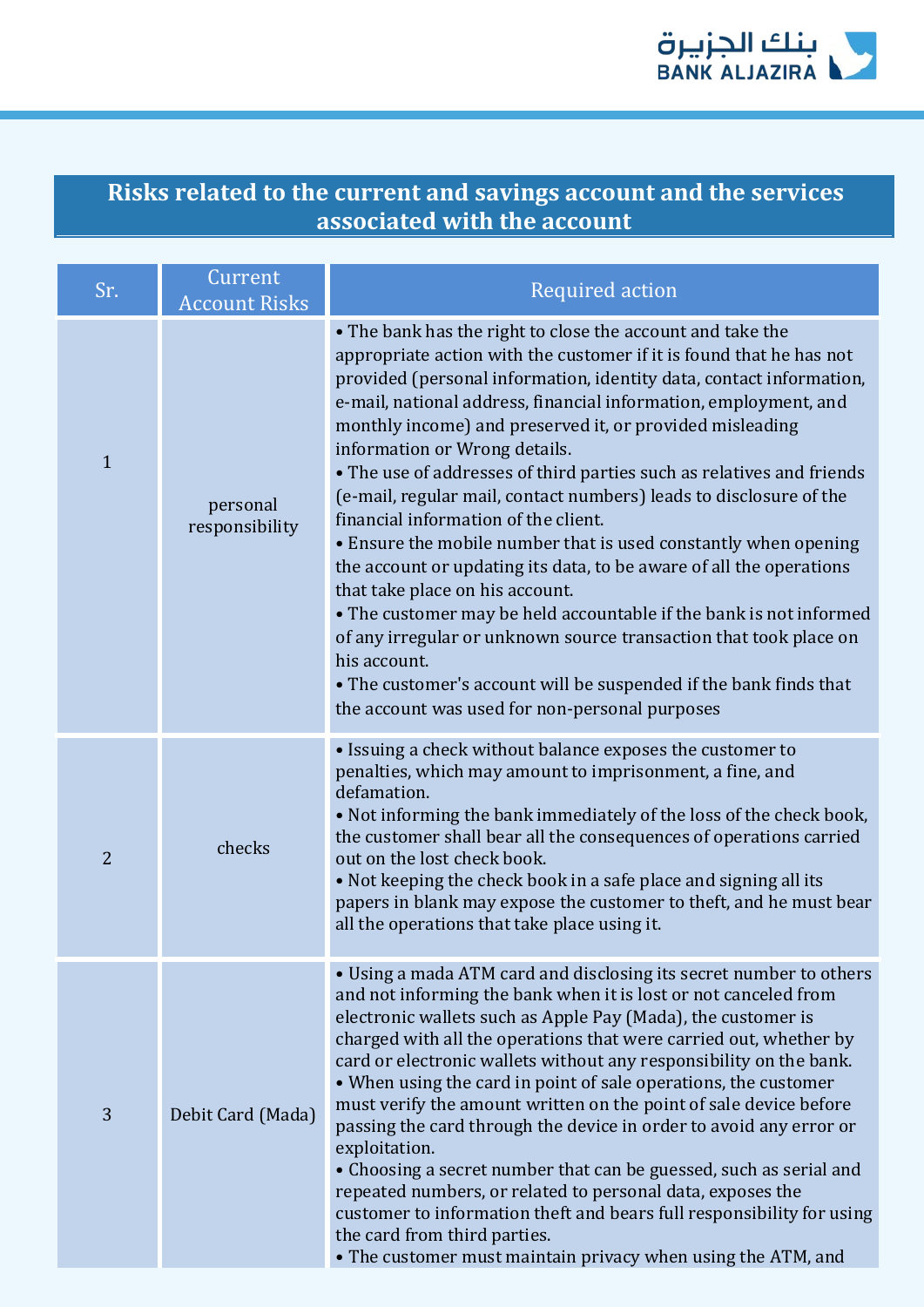

|                |              | make sure that there is a sufficient distance to preserve privacy<br>during the completion of the process and enter the password to<br>avoid theft.<br>• The customer must, before purchasing from the websites, verify<br>the reliability of the service provider or the merchant in order to<br>avoid penetration of his information.<br>• Taking pictures of bank cards, keeping them in the phone's<br>memory, or sharing them through social networking sites may<br>expose the customer to theft and misuse them.<br>• When traveling outside the Kingdom, the customer must check<br>the validity date of the card's use in order to avoid its expiry while<br>traveling, and keep the mobile phone registered with the bank in<br>operating mode when traveling to view messages of financial<br>operations.                                                                                                                                                            |
|----------------|--------------|---------------------------------------------------------------------------------------------------------------------------------------------------------------------------------------------------------------------------------------------------------------------------------------------------------------------------------------------------------------------------------------------------------------------------------------------------------------------------------------------------------------------------------------------------------------------------------------------------------------------------------------------------------------------------------------------------------------------------------------------------------------------------------------------------------------------------------------------------------------------------------------------------------------------------------------------------------------------------------|
| $\overline{4}$ | online       | • Failure to maintain the confidentiality of the access data to the<br>electronic service channels may expose the customer to<br>information theft.<br>• The customer is responsible for all the consequences of<br>operations or modifications made to the account through the<br>electronic channels, and he must sign out after completing the use<br>of the electronic channels.<br>• Using computers and public internet networks to carry out<br>financial operations exposes the client to the theft of his<br>information.                                                                                                                                                                                                                                                                                                                                                                                                                                              |
| 5              | fraud        | • Implementing any process (payment - deposits - transfer) on<br>behalf of others that may make the client a victim of suspicious<br>operations and expose him to legal accountability.<br>• The customer not ignoring messages and calls from suspicious<br>numbers that claim to be from the bank, will make the customer a<br>victim of fraud.<br>• The client may be subject to accountability and penalties in the<br>event of depositing or transferring amounts of unknown origin to<br>his account and it has not been reported.<br>• In the event of purchasing from stores, the customer must carry<br>out the purchase process using the ATM card himself and not allow<br>the seller to take the card in order to avoid data theft.<br>• The customer bears all the consequences of the operations<br>carried out using the ATM card on the websites, and he must<br>remove the card data from the websites so that the customer's data<br>is not exposed to theft. |
| 6              | the transfer | • Uncertainty of the transfer process data in the transfer form and<br>alternative channels may affect the correct completion of the<br>process, and the customer bears full responsibility in the event of<br>any error in the transfer process.<br>• The client must not transfer to unaccredited and unlicensed<br>charities in order not to be a victim of terrorist financing<br>operations.<br>• Accepting transfers on behalf of third parties may expose the<br>client to money laundering or terrorist financing operations.                                                                                                                                                                                                                                                                                                                                                                                                                                           |